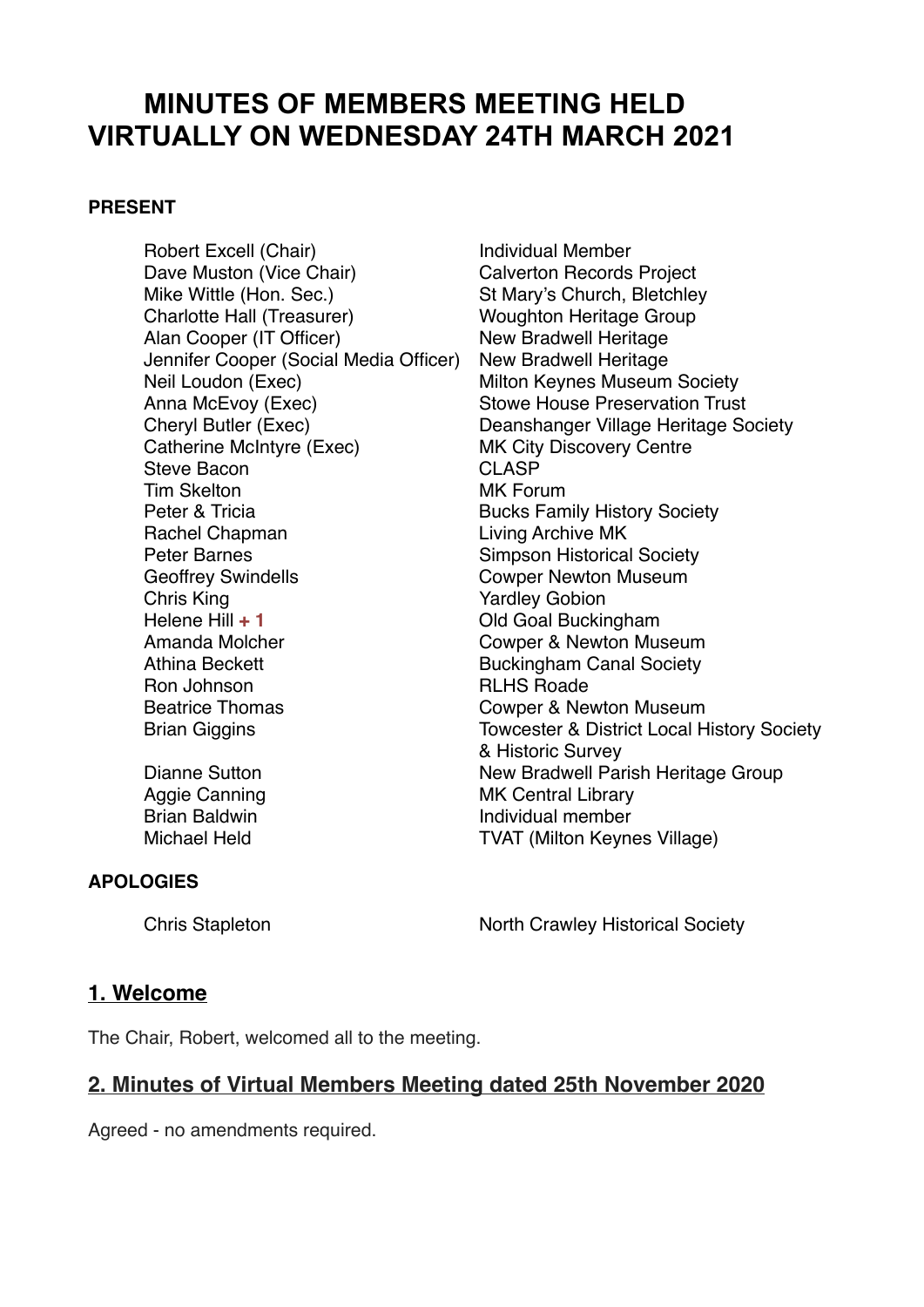# **3. Matters Arising**

None

# **4. HoD's 2021**

**It was noted that HoD's is due to be held between the10th & 19th September 2021**. The theme being 'Edible England / Food & Farming'. In 2020 some 3500 people attended Hod's despite COVID restrictions. A number of virtual events were held. The Bucks Archives event attracted some 600 attendees. Members were reminded that MKHA grant money can be made available to help fund these events to max sum of £750 per group (*subject to 18 month membership rule*) if applied for.

# **5. Festival of History 2022**

It was noted that funding for this event was in doubt and word on the block was that it is unlikely to take place in 2022.

# **6. Treasurer's Report**

Overall amount in Bank Account is £29405.36 (*see slide 8 for breakdown*). *NB: It was noted that figure was a little top heavy as it still included money for MKHA Archive project.* 

**Treasurer proposed that MKHA renewed the 'Hampshire Bank' signatory mandate**. This was seconded my Mike Wittle (Secretary to MKHA) and unanimously passed and adopted. **Action: CH / EXEC**

# **7. Grants**

**• Grant Report** (*see slide 9*)

2020/21 - MKHA received grant for £2465 from MK Council. Applications to MKHA have been low over lockdown but all funds are ring fenced.

#### • **Grant Report - New Grants** (*see slide 10)*

Applications in line with MKC Creative and Cultural Strategy

Not Just Business as Usual – programme proposals that test out new ideas and approaches to cultural delivery within the city, enabling organisations, artists and cultural practitioners to push creative boundaries.

Collaborations and Partnership Working – particularly across art-forms, heritage area and other sectors.

City-wide Cultural Offer - where cultural activity is being delivered in contexts that will encourage citizen engagement and participation.

Cultural Step-Change - cultural programmes that deliver a step-change in reaching and engaging with the diversity of MK's communities

Supporting heritage events – HODS and Festival of History

Recovery from pandemic lockdown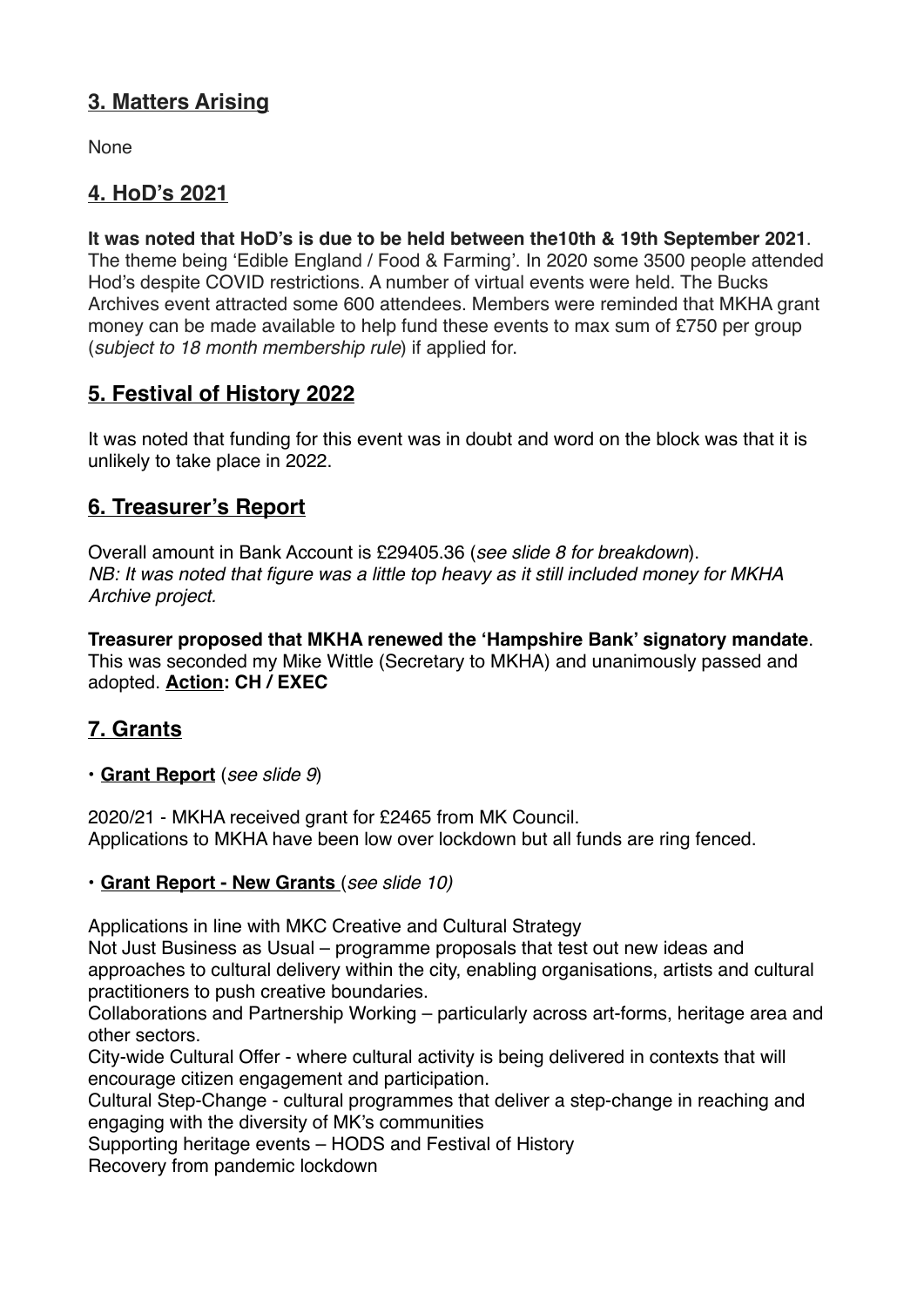#### **7.1 Armchair Heritage (***see slides 11/12/13***)**

A wide discussion was held on researching, writing and cataloguing on-line and digitalising materials. Implications around public access and engagement with the public was discussed together with members experiences thus far. Key benefits seen as:-

>Wellbeing and mental health >Keeping occupied and busy >Fun and enjoyment >Keeping in contact with friends & members >Group engagement >Group activities >Maintaining heritage interests >Progressing heritage projects >Getting ready for post-lockdown

Research, writing and cataloguing was also looked at (*see slide 12)*.

On-line activities – heritage connections considered (*see slide 13*):-

>Updating and refreshing webpages >On-line meetings – Zoom, Webex, Skype, Teams >Set up heritage discussion groups on-line – heritage topics >Set up recorded webinars (meet the 'expert') >Arrange training sessions for group members >Maintain engagement with your members – quizzes and competitions >Share heritage photographs and stories >Prepare heritage events and activities for post-lockdown >Connections with wider world – local, regional, national, global

# **8. ARCH MK Report**

Anna outlined background and gave a verbal update on this project. It was noted that the project had been both worthwhile and successful and that the training sessions had been recorded if anyone wished to look at them online. Every other week on a Friday morning an online surgery is held. Eight groups are up and running to-date and it is hoped in late May / early June to run a meeting physically restrictions allowing. The project has been very suited to being online over this very difficult 'lockdown' period. More info can be obtained via Anna.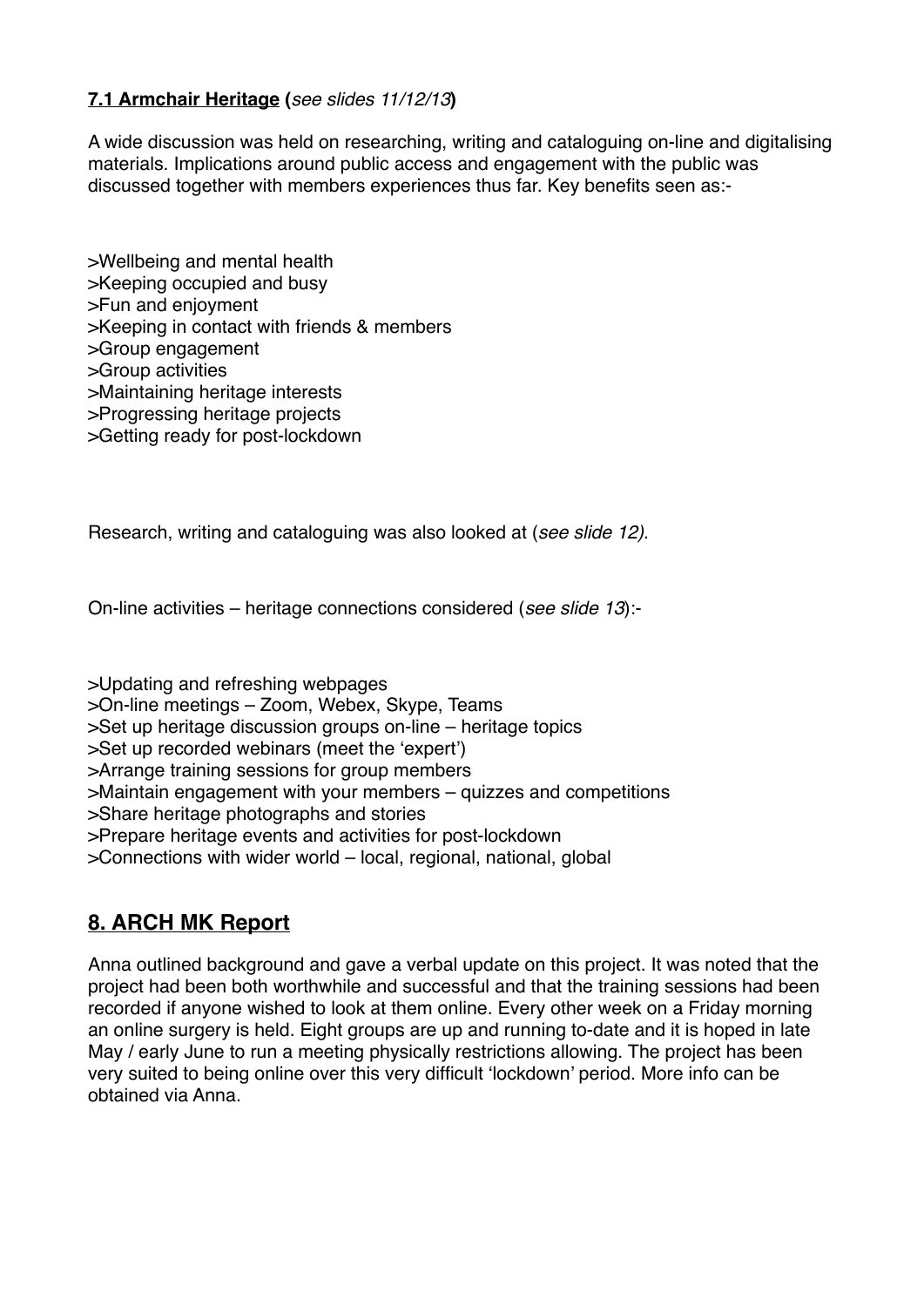# **9. Guest Speakers - Alan Cooper, Brian Giggins & Rachel Chapman plus (***Mike Neale's contribution***)** - (*see slides 15 to 23*)

Alan Cooper and Brian Giggins spoke about recent developments online using as examples the MKHA websites and Facebook. They also featured how Mike Neale had created a protocol to stimulate local interest and track the improvements gained. Rachel Chapman will talked about her online work with Living Archive Milton Keynes.

The basic premise was about how social media (*such as Facebook)* is helping to promote many heritage sites interests to a wider audience and how this is a 'win/win' to all concerned. The example of Towcester Local History on Facebook and Olney History Hub were looked at along with other examples. Rachel from the Living Archive also shared her experiences as well as Beatrice Thomas from Olney.

### **It was felt that the 'benefits' very much outweighed any 'negatives'.**

**For full details please see the slide's …**

# **10. Members Reports (***mainly verbal***)** - (*see slides 24 to 30*)

Verbal reports were presented by the following people:-

**David Muston** – No Report (*deferred until next meeting*)

## **Steve Bacon – CLASP**

• It was noted that TWO digs were expected to go ahead over August & September 2021.

#### **Mike Wittle – St Mary's Bletchley**

• It was noted that the building has been closed to public much of the time.

#### **Chris King – Yardley Gobion**

• It was noted that cataloguing photograph's continues…

#### **Helene Hill – Old Gaol Buckingham**

• It was noted that lots of maintenance has been undertaken whilst closed. It was also hoped that the Highways Agency was looking at changing the road system due to a number of damaging accidents to the building on the outside.

## **Aggie Canning – MKC Library**

• It was noted that MK Central Library is closed and running as a testing centre. Click & collect was in operation at other libraries 9(*including local study materials*). It was hoped all libraries (except MK Central) will reopen from 12th April 2021.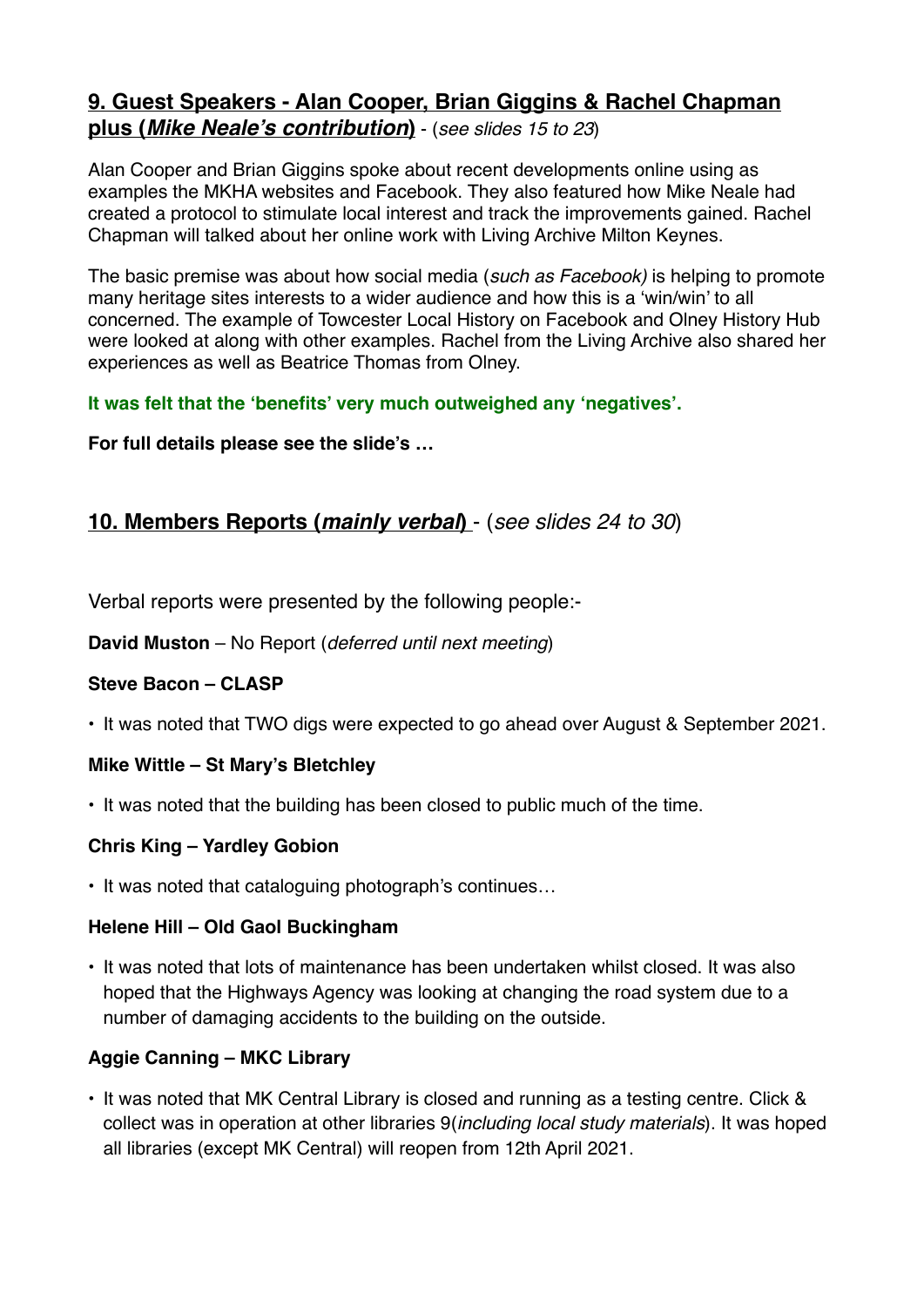#### **Amanda Molcher – C&N Olney**

• It was noted that the garden was due to reopen on 14th April and the house hopefully on 17th May 2021.

### **Brian Giggins – Towcester**

• Zoom meetings continue. A grant has enabled a plaque to be erected to the Suffragettes. A reminder that if anyone wanted further information about the buildings in Towcester this is available.

### **Athena Beckett – BCS** - **Visual Slide Report (***slides 25-27***)**

• Dredging continues at a pace. It was hoped that work parties will be back in place from 1st April 2021.

**Peter Barnes- Simpson -** *nothing to report* 

**Jennifer Cooper – New Bradwell** - *nothing to report*

**Geoff Swindells - C&N**

#### **Tim Skelton – MK Forum**

• Public meeting held via Zoom but had too many participants. However this showed benefits of being on-line. Questions around the 'Deep Archive' and whether this is safe as digitalisation moves forward. It was felt that the original materials in the 'Deep Archive' were in danger of being destroyed. To loose these KEY documents would be unacceptable. It was noted that even digitalised records go out of date as technology develops. It was noted that the New Town Heritage Register was still outstanding despite the 3 year gap and no panel being appointed. This was disappointing.

## **Cheryl Butler – DVLHS Deanshanger**

• It was noted that the 'Good Neighbours Trail' was available over Easter. The European City for Sport continues across 2020 into 2021.

## **Anna McEvoy – Stowe House**

• Restoration continues at Stowe. It was hoped the house will be open again from halfterm in May 2021. There is a YouTube channel that shows the hidden secrets of Stowe House. Revenue was down due to COVID19.

## **Catherine McIntyre – CDC**

• CDC videos are available about Bradwell Abbey. Cataloguing of images continues.

#### **Neil Loudon – MKM**

• It is hope that the MK Museum will reopen in mid May 2021 with timed tickets. There will be new settings and displays in place.